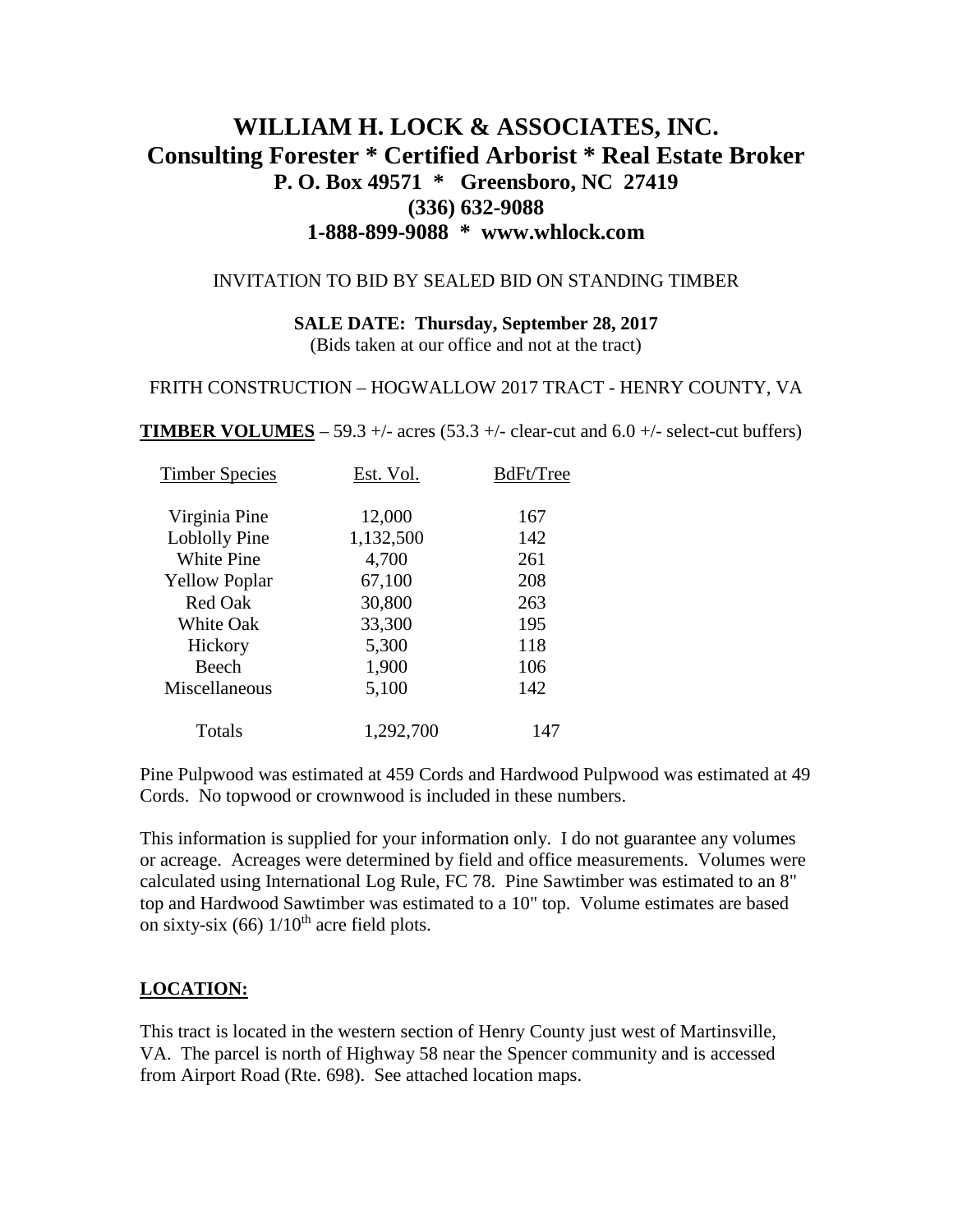Page Two Hogwallow 2017 - Timber Sale Sale Date: Thursday – September 28, 2017 at 11:00 am at our office

# **BIDS:**

The Hogwallow 2017 Tract is being sold on a lump sum, sealed bid basis. A whole tree chipping operation is not required for the harvest but it will be taken into favorable account by Seller in evaluating and selecting the final timber bid if a whole tree chipper will be used for harvesting. Bids will be accepted by **regular mail** if received by 5:00 pm on Wednesday, September 27, 2017 **OR** bids will be accepted by **email [\(whlock@whlock.com\)](mailto:whlock@whlock.com), telephone (336-632-9088), fax (336-632-9088), or in person** at my office until 11:00 am on Thursday, September 28, 2017. At 11:00 am on Thursday, September 28, 2017 all bids received will be recorded. The successful bidder will be notified within 24 hours of the bid openings. A 10% deposit may be requested to be delivered to William H. Lock & Associates, Inc. within 72 hours of the bid opening. The balance of the sales price is to be delivered at the sale closing. The seller reserves the right to refuse or accept any and all bids. Seller will consider all bids. The seller will be responsible for the timber deed preparation and forestry consultant fees. The buyer will be responsible for all other closing costs. A \$1,500 performance deposit will be payable at closing and held in a non-interest bearing trust account until satisfactory completion of logging. The performance deposit does not limit the buyer's liability. **The sale must close on or before November 30, 2017.**

# **PLACE OF SALE:**

The timber sale will be held at the office of William H. Lock & Associates, Inc. in Greensboro, NC. The office address is 375 S. Swing Road, Greensboro, NC 27409. Telephone and Fax: 336-632-9088; [Email-whlock@whlock.com](mailto:Email-whlock@whlock.com)

# **CONDITIONS OF SALE**:

1. The Buyer shall have 24 months from the date of the timber deed to cut and remove all merchantable timber. The sale boundaries have been marked with pink flagging. No flagged trees marking the sale boundaries and no trees outside the flagged trees are to be harvested. Creek buffers within the clear-cut "sale areas" are marked with blue paint. No blue painted trees are to be cut or harvested. All pine of any size and hardwoods > 16" diameter breast height (dbh) may be removed from these buffer areas provided all VA Best Management Practices and any applicable River Basin Rules are followed.

2. The Buyer may access the tract from Airport Road along the road frontage. All access routes will need to be installed and/or maintained according to all Virginia Best Management Practices. All existing roadways must be left in similar condition, reasonable wear and tear accepted, at the completion of the harvesting operation. Call W.H. Lock if questions concerning access routes.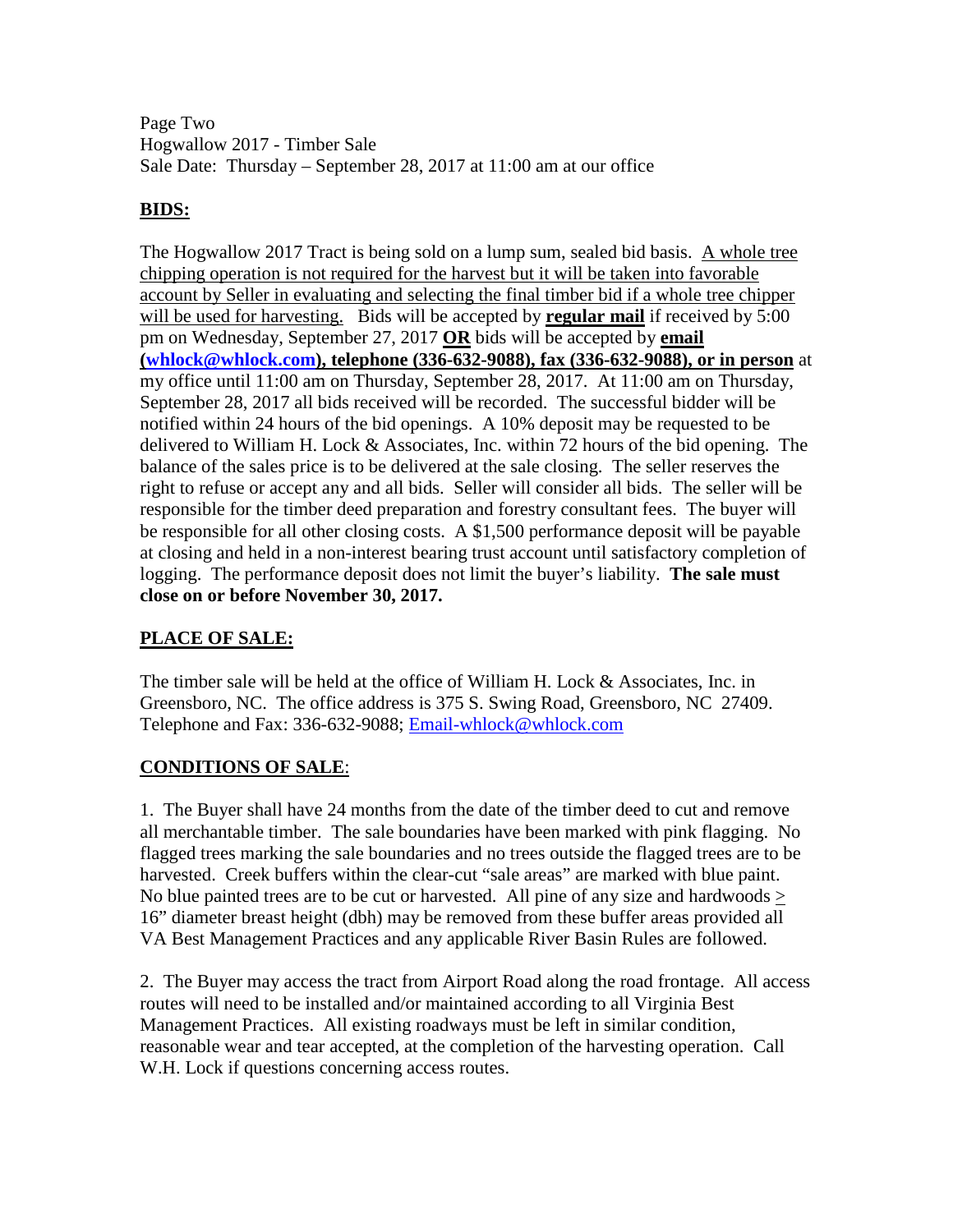Page Three Hogwallow 2017 - Timber Sale Sale Date: Thursday – September 28, 2017 at 11:00 am at our office

3. The Buyer is responsible for maintaining a clean site. No equipment parts, trash, tires or other debris shall be left on the property as a result of the harvesting operation. It shall be the Buyer's responsibility to clean up any hazardous material or chemical waste spills including but not limited to Diesel Fuel, Hydraulic Fluid, Machine Oil, and/or Gasoline upon the subject property if they resulted from the harvesting operation. Responsibility will include any required remediation including but not limited to the removal of contaminated soils.

4. The Buyer is responsible for following all Federal, State, and local regulations regarding timber harvesting activities. Buyer is responsible for harvest notification required under Virginia law and for obtaining any other necessary permits or licenses required for timber harvesting. All logging operations must conform to Virginia Best Management Practices. In the event that a non-compliance situation is identified on the tract as a result of the harvesting operation, William H. Lock & Associates, Inc. will have the express right to suspend the harvesting operation until the situation is brought into compliance. No trees or other logging debris shall be left in or across the property boundary, sale cutting lines or access roads.

5. All sale boundaries are marked with pink flagging. No flagged trees denoting the sale boundary shall be cut and no trees outside the boundary lines shall be cut. If trees marking the property lines or sale boundary are cut, Virginia timber trespass laws may apply. No trees shall be cut to fall on a neighboring landowner's property or where potential damage may occur. If existing property corners are damaged or removed as a result of the harvesting operation, Buyer agrees to replace the markers at the correct surveyed location at their own expense.

6. Buyer agrees to notify William H. Lock & Associates, Inc., P. O. Box 49571, Greensboro, NC 27419 at least 3 days in advance of the beginning of the harvesting operation and at least 3 days in advance of the completion of the harvesting operation. Telephone numbers are Office: (336) 632-9088. The buyer and/or logger must complete a pre-harvest inspection with WHL & Associates prior to beginning any logging activity.

7. Seller reserves the right to require the termination of all timber harvesting in the event that weather conditions cause the land to become so wet that continued logging will cause excessive site damage and rutting. Seller agrees to extend the cutting time automatically for the number of days of required termination if he exercises this item. If work is allowed to continue during the determination process, Buyer agrees to repair any excessively rutted areas.